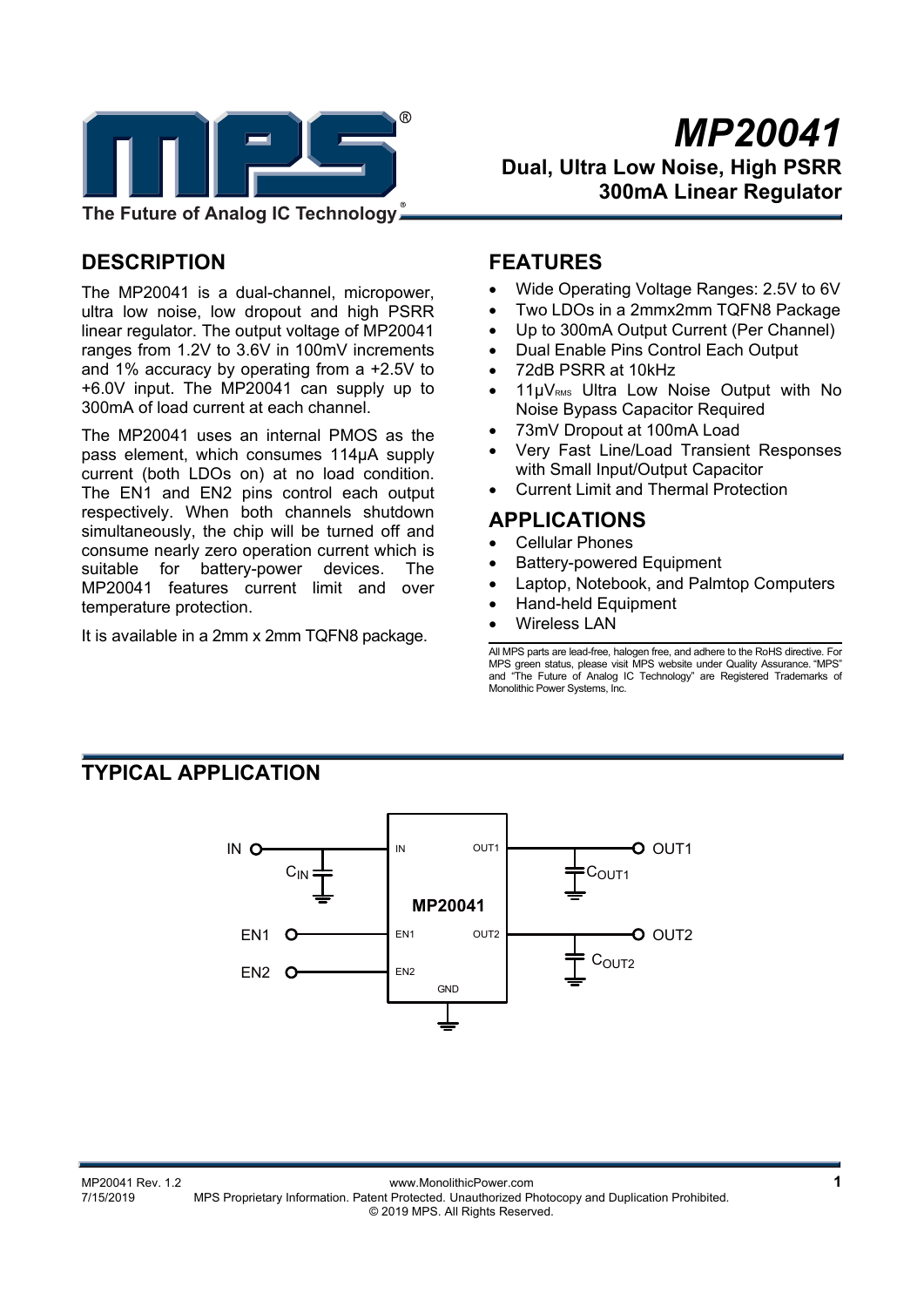

# **ORDERING INFORMATION\***

| <b>Part Number</b> | VOUT <sub>1</sub> | $V$ OUT2 | Package            | Free Air Temperature $(T_A)$ | <b>Top Marking</b> |
|--------------------|-------------------|----------|--------------------|------------------------------|--------------------|
| MP20041DGT-GJ-LF-Z | 1.8V              | 2.5V     | TOFN8<br>(2mmx2mm) |                              | 5H                 |
| MP20041DGT-MG-LF-Z | 2.8V              | 1.8V     |                    | -40°C to +85°C               | 7Κ                 |
| MP20041DGT-SS-LF-Z | 3.3V              | 3.3V     |                    |                              | 9P                 |
| MP20041DGT-PP-LF-Z | 3.0V              | 3.0V     |                    |                              | 6P                 |

\* Other output voltage versions between 1.2V and 3.3V are available in 100mV increments. Contact factory for availability.



**\*\*** For RoHS Compliant Packaging, add suffix - LF (e.g. MP20041DGT-□□-LF); For Tape and Reel, add suffix -Z (e.g. MP20041DGT-□□-LF-Z).

### **OUTPUT VOLTAGE SELECTOR GUIDE\*\*\***

| Code | <b>V</b> <sub>OUT</sub> | Code | <b>V</b> <sub>out</sub> |
|------|-------------------------|------|-------------------------|
| С    | 1.2                     | Τ    | 2.65                    |
| B    | 1.3                     |      | 2.7                     |
| F    | 1.5                     | М    | 2.8                     |
| W    | 1.6                     | N    | 2.85                    |
| G    | 1.8                     | v    | 2.9                     |
| D    | 1.85                    | P    | 3.0                     |
| Y    | 1.9                     | Q    | 3.1                     |
| н    | 2.0                     | X    | 3.15                    |
| Е    | 2.1                     | R    | 3.2                     |
| J    | 2.5                     | S    | 3.3                     |
| Κ    | 2.6                     | Ζ    | 5.0                     |

\*\*\* Code in **Bold** are standard versions. For other output voltages between 1.2V and 5.0V contact factory for availability. Minimum order quantity on non-standard versions is 25,000

units.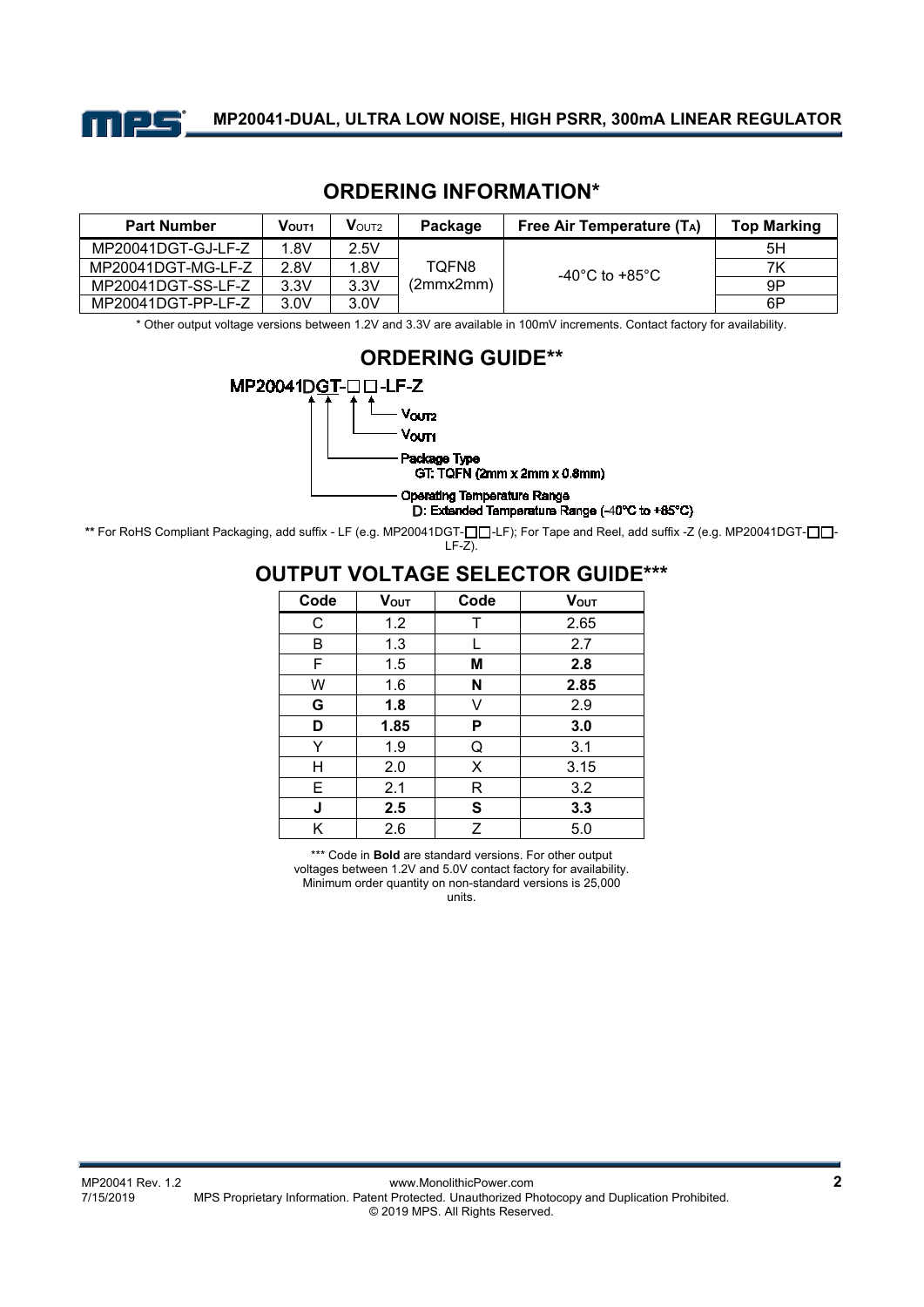



### **PACKAGE REFERENCE**

# **ABSOLUTE MAXIMUM RATINGS (1)**

| Continuous Power Dissipation $(T_A = +25^{\circ}C)^{(2)}$ |
|-----------------------------------------------------------|
|                                                           |
| Operation Temperature Range -40°C to 85°C                 |
| Storage Temperature Range-65°C to 150°C                   |
| Lead Temperature (Soldering, 10sec)  260°C                |
| Recommended Operating Conditions <sup>(3)</sup>           |
| Supply Input Voltage 2.5V to 6.0V                         |
| Enable Input Voltage  0V to 6.0V                          |
| Operating Junct. Temp (TJ) -40°C to +125°C                |

### *Thermal Resistance* **(4)** *θJA θJC* 2mmx2mm TQFN8……………80……16. .. C/W

#### **Notes:**

- 1) Exceeding these ratings may cause permanent damage to the device.
- 2) The maximum allowable power dissipation is a function of the  $maximum$  junction temperature  $T_J(MAX)$ , the junction-toambient thermal resistance θ<sub>JA</sub>, and the ambient temperature TA. The maximum allowable continuous power dissipation at any ambient temperature is calculated by  $P_D(MAX)=(T_J(MAX)-T_J(MAX)-T_J(MAX))$ TA)/ θJA. Exceeding the maximum allowable power dissipation will cause excessive die temperature, and the regulator will go into thermal shutdown. Internal thermal shutdown circuitry protects the device from permanent damage.
- 3) The device is not guaranteed to function outside its operating conditions.
- 4) Measured on JESD51-7 4-layer board.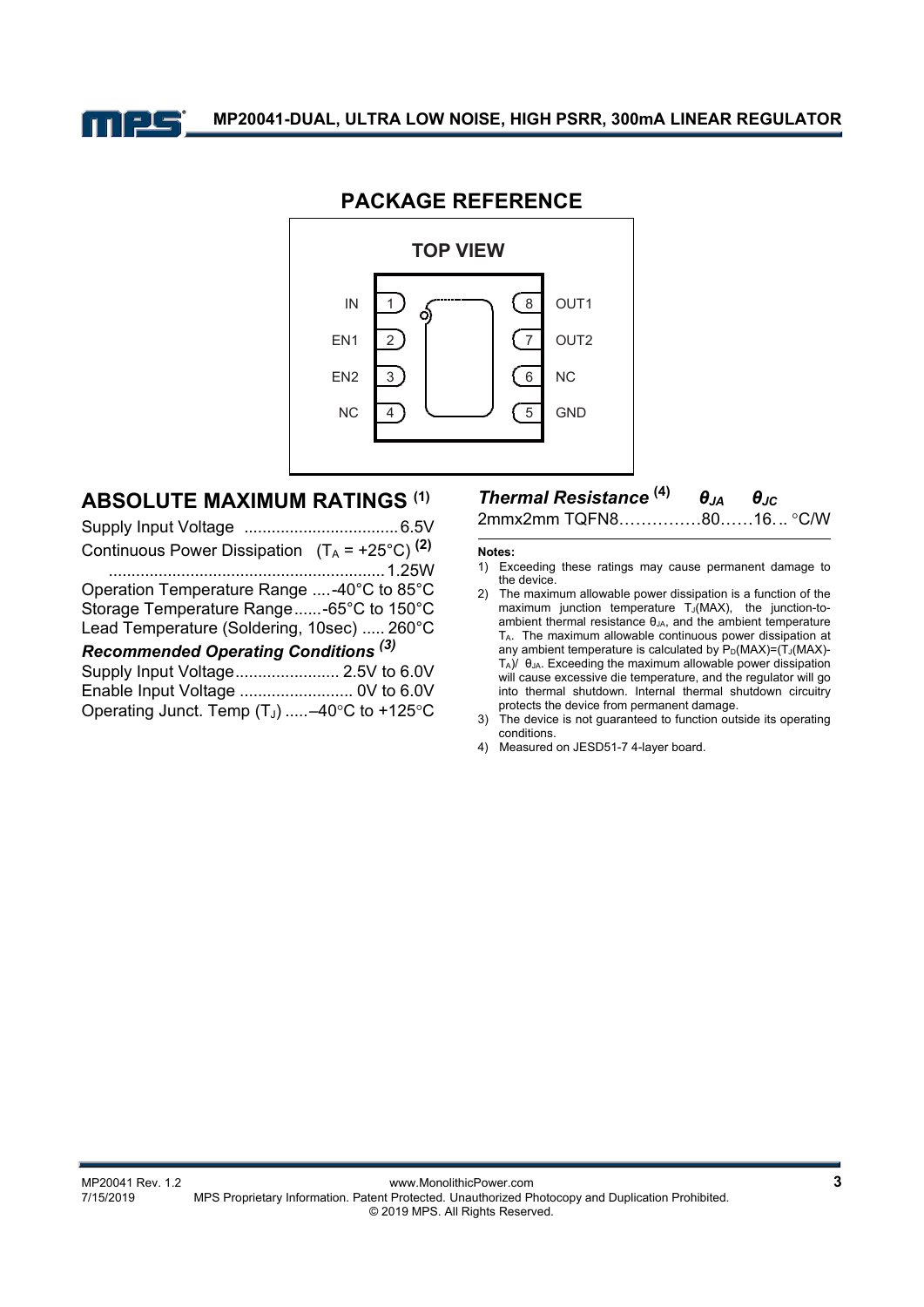

# **ELECTRICAL CHARACTERISTICS**

**VIN=3.5V, VOUT1=1.8V, VOUT2=2.5V, CIN=COUT1=COUT2=1μF, EN1=EN2=VIN, Typical Value at TA=25C for each LDO unless otherwise noted.** 

| <b>Parameter</b>                   | Symbol                   | <b>Condition</b>                                                |                          | Min   | <b>Typ</b> | <b>Max</b> | <b>Units</b>   |
|------------------------------------|--------------------------|-----------------------------------------------------------------|--------------------------|-------|------------|------------|----------------|
| Input Voltage                      | <b>V<sub>IN</sub></b>    | V <sub>IN</sub> =2.5V to 6.0V                                   |                          | 2.5   |            | 6          | $\vee$         |
| Output Voltage Range               | <b>VOUT</b>              |                                                                 |                          | 1.2   |            | 3.6        | $\vee$         |
| Load regulation <sup>(5)</sup>     | <b>AVOUT</b>             | $I_{I, OAD}$ = 1 mA to 300 mA                                   |                          | $-35$ | $-10$      | 5          | mV             |
| Line Regulation <sup>(6)</sup>     | $\Delta V_{LINE}$        | $V_{IN} = (V_{OUT} + 0.3V \text{ or } 2.5V)$<br>to 6V, lout=1mA |                          |       |            | 0.05       | %N             |
| Maximum Output Current             | <b>I</b> MAX             | Continuous                                                      |                          | 300   |            |            | mA             |
| <b>Current Limit</b>               | <b>I</b> LIM             | Short circuit current limit                                     |                          |       | 525        |            | mA             |
| <b>Quiescent Current</b>           | lg                       | No Load                                                         |                          |       | 114        |            | uA             |
|                                    | V <sub>DROP1</sub>       | $V_{\text{OUT1}} = 1.8V$ , $I_{\text{OUT1}} = 100 \text{mA}$    |                          |       | 75         |            | mV             |
| Dropout Voltage (7)                |                          | $V_{\text{OUT1}} = 1.8V$ , $I_{\text{OUT1}} = 300 \text{mA}$    |                          |       | 220        |            | mV             |
|                                    | <b>VDROP2</b>            | $V_{\text{OUT2}}=2.5V$ , $I_{\text{OUT2}}=100 \text{mA}$        |                          |       | 60         |            | mV             |
|                                    |                          | $V_{\text{OUT2}} = 2.5V$ , $I_{\text{OUT2}} = 300 \text{mA}$    |                          |       | 180        |            | mV             |
| EN Input High Threshold            | V <sub>IH</sub>          | $V_{IN}$ = 2.5V to 6.0V                                         |                          | 1.6   |            |            | V              |
| EN Input Low Threshold             | VIL                      | $V_{IN}$ = 2.5V to 6.0V                                         |                          |       |            | 0.45       | $\vee$         |
| <b>EN Input Bias Current</b>       | $\mathsf{Iso}$           | $EN = GND$ or $V_{IN}$                                          |                          |       |            | 300        | nA             |
| Shutdown Supply Current            | Igsp                     | $EN1 = EN2 = GND$                                               |                          |       | 0.03       | 1          | uA             |
| Thermal Shutdown Temperature       | $T_{SD}$                 |                                                                 |                          |       | 140        |            | $\overline{C}$ |
| <b>Thermal Shutdown Hysteresis</b> | $\Delta$ T <sub>SD</sub> |                                                                 |                          |       | 10         |            | $\overline{C}$ |
|                                    |                          | 100Hz to 100kHz,<br>COUT=1µF, ILOAD=10mA                        |                          |       | 11         |            | $\mu V_{RMS}$  |
| <b>Output Voltage Noise</b>        |                          | 100Hz to 100kHz,                                                |                          |       | 11         |            | <b>µVRMS</b>   |
|                                    |                          | COUT=1µF, ILOAD=100mA                                           |                          |       |            |            |                |
| Output Voltage AC PSRR             | <b>PSRR</b>              | $I_{Load} = 10mA$<br>$I_{Load} = 150mA$                         | $f=100$ Hz<br>$f = 1kHz$ |       | 68<br>66   |            | dB             |
|                                    |                          |                                                                 |                          |       |            |            | dB             |
|                                    |                          |                                                                 | $f = 10kHz$              |       | 65         |            | dB             |
|                                    |                          |                                                                 | $f=100Hz$                |       | 69         |            | dB             |
|                                    |                          |                                                                 | $\overline{f=1}$ kHz     |       | 65         |            | dB             |
|                                    |                          |                                                                 | $f = 10k$ Hz             |       | 72         |            | dB             |

**Notes:** 

- 5) Load Regulation= (NOM)  $\overline{O}$ UT $\left| \right|$   $\overline{O}$   $\overline{O}$ UT $\left| \right|$   $\overline{O}$ <sub>UT $\left($ MIN)</sub> OUT(NOM  $V_{\text{out}}$   $1-V$  $\frac{\left[\text{I}_{\text{OUT}(\text{MAX})}\right] - \text{V}_{\text{OUT}}\left[\text{I}_{\text{OUT}(\text{MIN})}\right]}{\text{V}_{\text{OUT}(\text{MIN})}} \times 100(\%)$  $\times$ 6) Line Regulation=  $V_{\text{out}}$   $v_1 - V$  $\left[\mathbf{v}_{\text{IN(MAX)}}\right] = \mathbf{V}_{\text{OUT}}\left[\mathbf{v}_{\text{IN(MIN)}}\right]$
- $(MAX)$  $\overline{O}$ UT V<sub>IN(MIN)</sub>  $\overline{O}$  OUT V<sub>IN(MIN)</sub>  $IN(MAX)$   $VIN(MIN)$   $\wedge$   $VOUT(NOM)$  $\times$ 100(%/V)  $V_{IN(MAY)} - V_{IN(MIN)}$   $\times V$  $\left[\frac{V_{IN(MAX)} - V_{IN(MIN)}\right] \times V_{OUT(NOM)}}{V_{IN(MAX)} - V_{IN(MIN)}\right] \times V_{OUT(NOM)}}$

7) Dropout Voltage is defined as the input to output differential when the output voltage drops 100mV below its nominal value.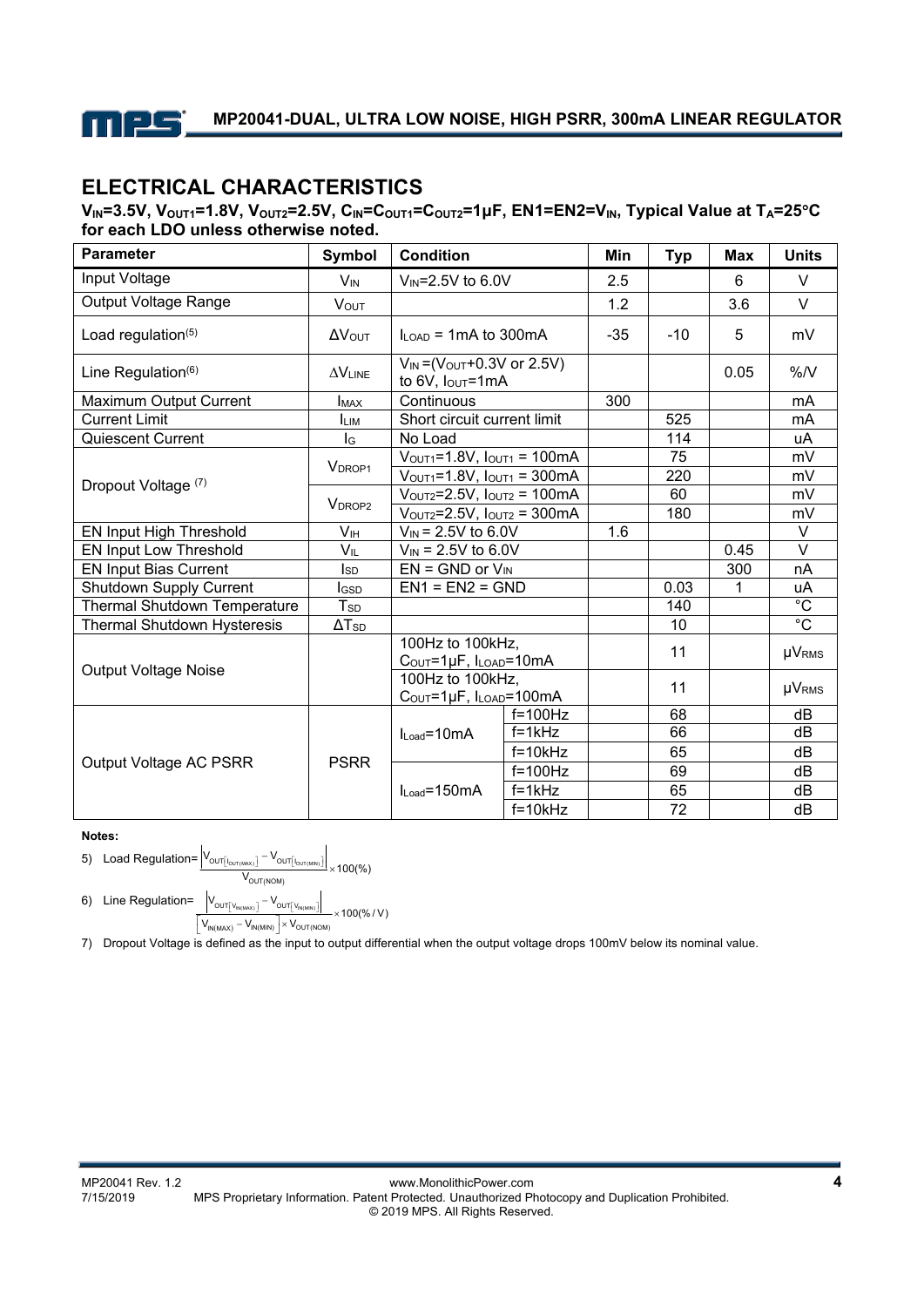

# **MP20041-DUAL, ULTRA LOW NOISE, HIGH PSRR, 300mA LINEAR REGULATOR**

### **PIN FUNCTIONS**

| Pin# | <b>Name</b>      | <b>Description</b>                                     |  |
|------|------------------|--------------------------------------------------------|--|
|      | IN               | Supply Input Pin.                                      |  |
| 2    | EN <sub>1</sub>  | Channel 1 Enable (Active High). Do Not Float This Pin. |  |
| 3    | EN <sub>2</sub>  | Channel 2 Enable (Active High). Do Not Float This Pin. |  |
| 4, 6 | NC.              |                                                        |  |
| 5    | <b>GND</b>       | Common Ground.                                         |  |
| 7    | OUT <sub>2</sub> | Channel 2 Output Voltage.                              |  |
| 8    | OUT <sub>1</sub> | Channel 1 Output Voltage.                              |  |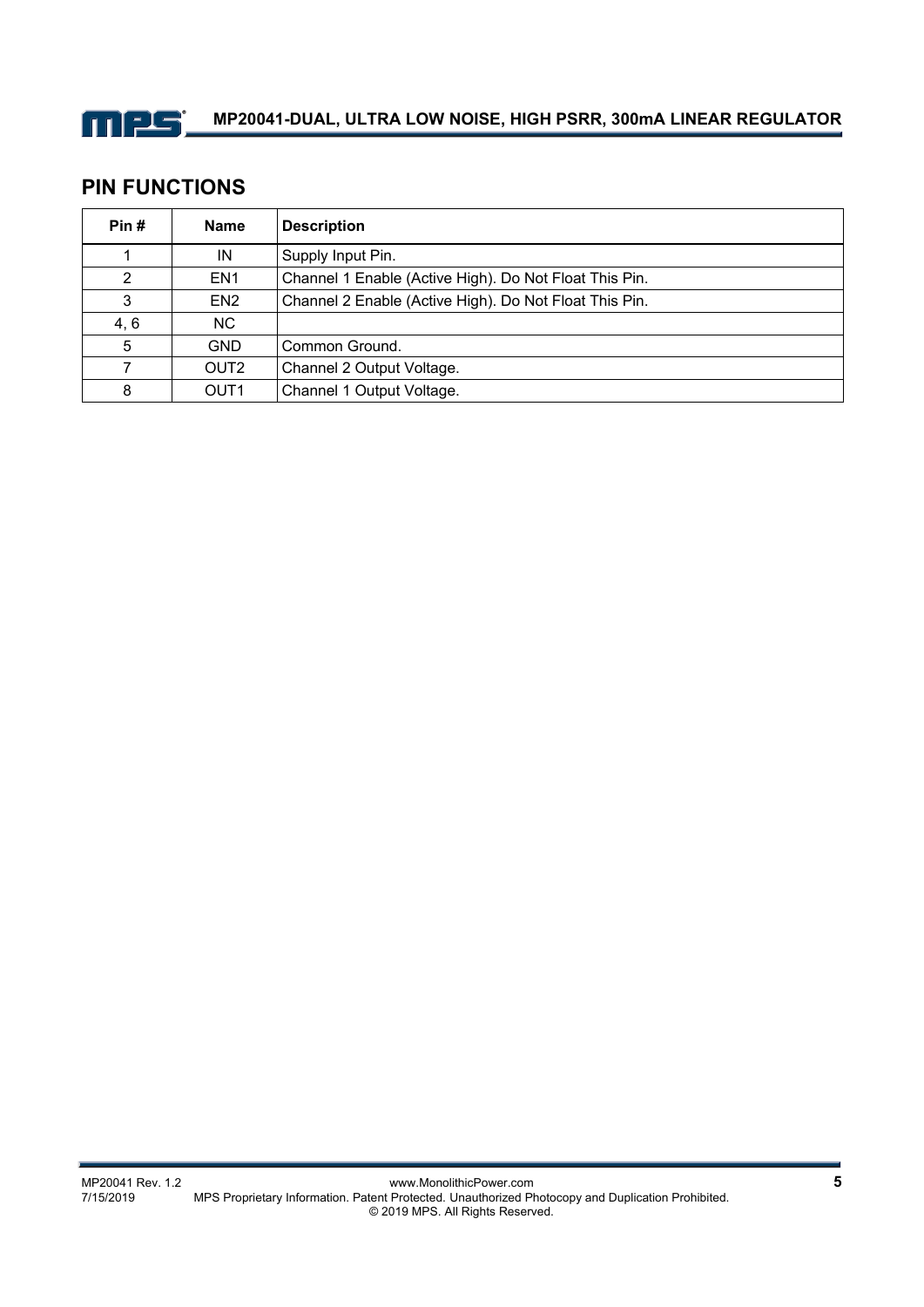

### **TYPICAL PERFORMANCE CHARACTERISTICS**

**VIN=3.5V, VOUT1=1.8V, VOUT2=2.5V, IOUT1=IOUT2=0mA, CIN=COUT1=COUT2=1μF, EN1=EN2=VIN, Typical**  Value at  $T_A = 25^\circ C$  for Both Channel Enabled.

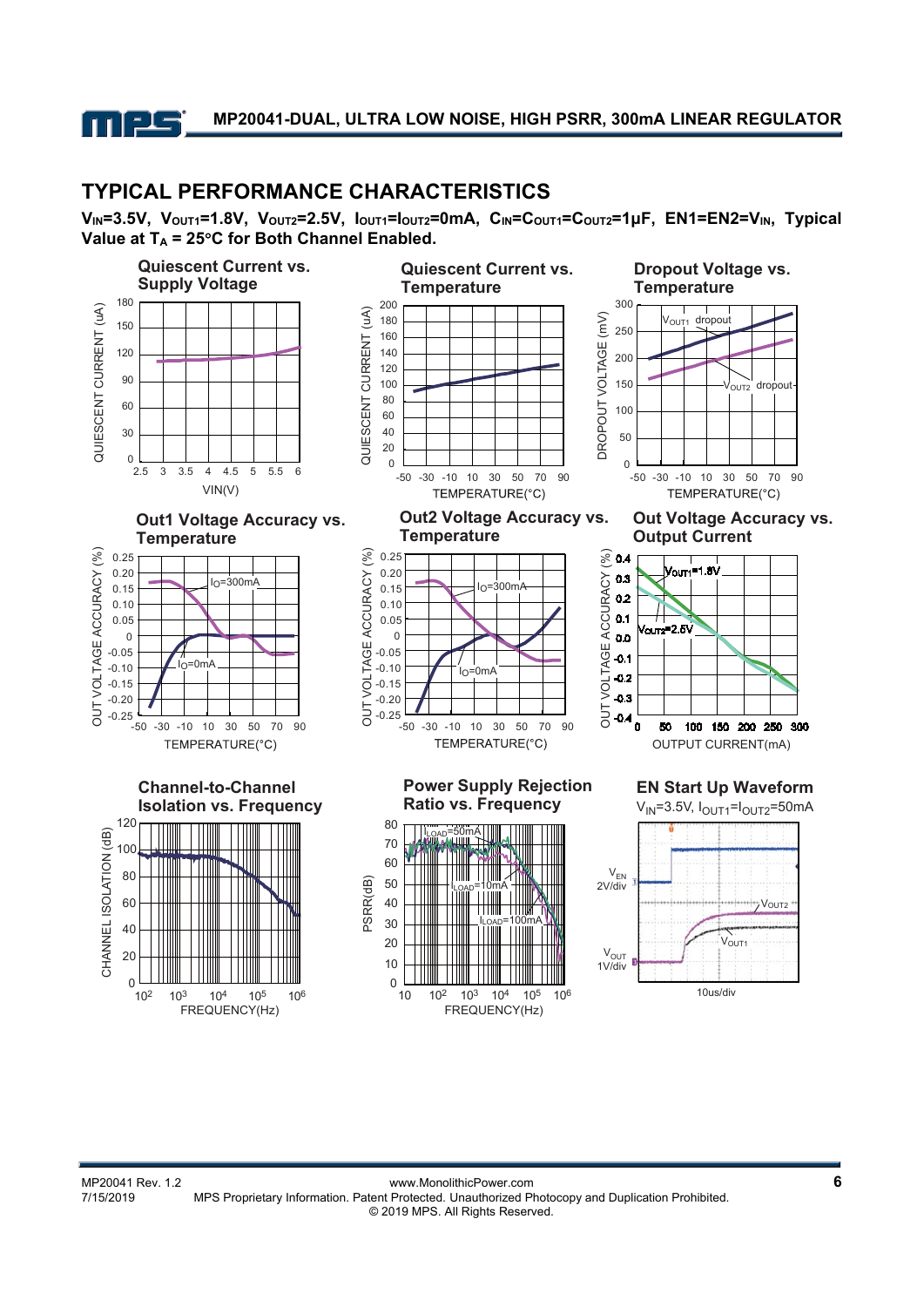

### **TYPICAL PERFORMANCE CHARACTERISTICS** *(continued)*

**VIN=3.5V, VOUT1=1.8V, VOUT2=2.5V, IOUT1=IOUT2=0mA, CIN=COUT1=COUT2=1μF, EN1=EN2=VIN, Typical**  Value at  $T_A = 25^\circ C$  for Both Channel Enabled.



100us/div

I<sub>LOAD</sub><br>50mA/div

**Load Transient Response**

I<sub>LOAD</sub>=10 to 100mA, with Resistor Load I<sub>LOAD</sub>=10 to 200mA, with Resistor Load

**Load Transient Response**

100us/div 200us/div





**Load Transient Response**

I<sub>LOAD</sub>=10 to 300mA, with Resistor Load

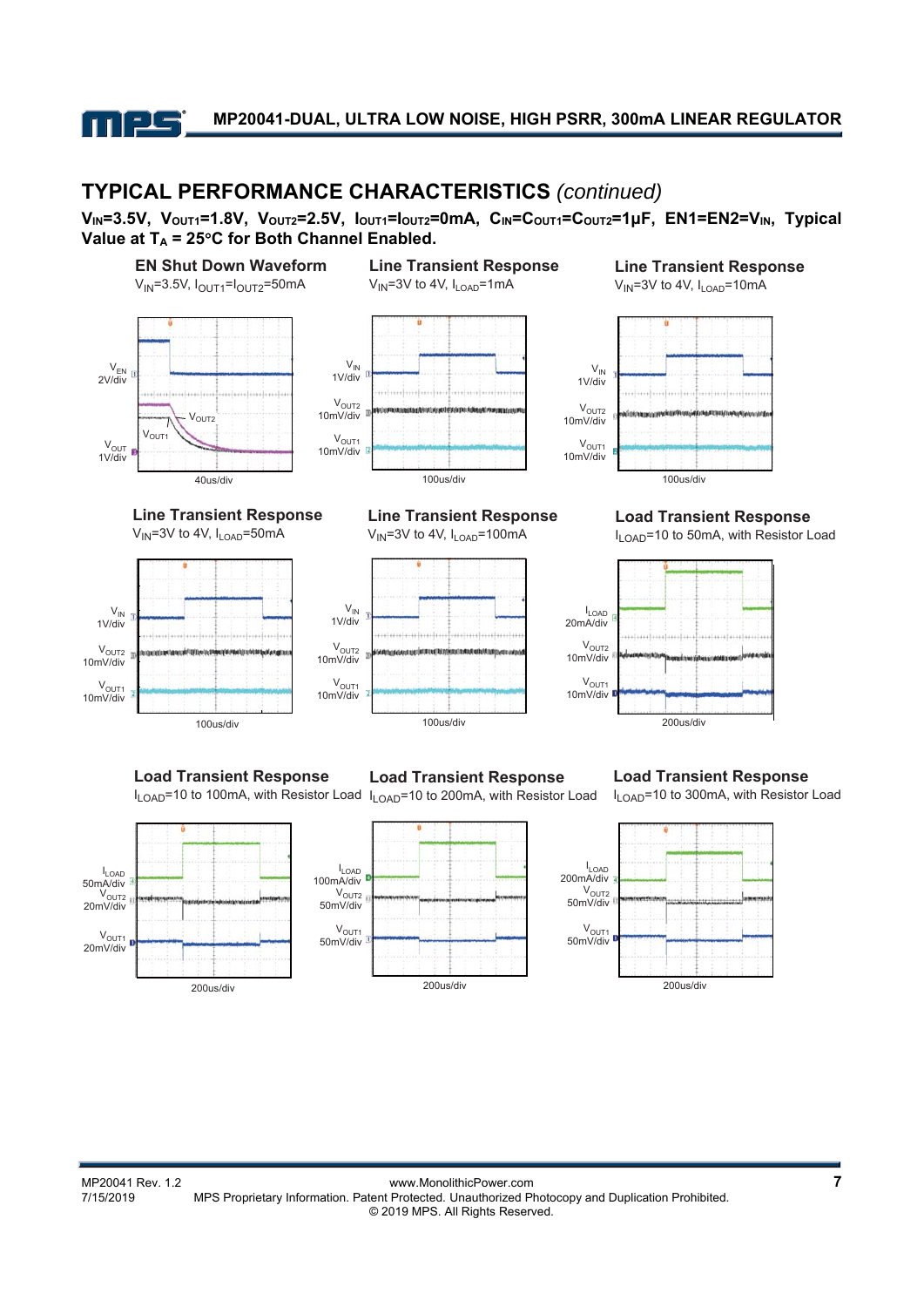

# **BLOCK DIAGRAM**



# **OPERATION**

The MP20041 integrates two low noise, low dropout, low quiescent current and high PSRR linear regulators. It is intended for use in devices that require very low voltage, low quiescent current power such as wireless LAN, batterypowered equipment and hand-held equipment. The MP20041 uses internal PMOSs as the pass elements and features internal thermal shutdown and internal current limit circuits.

### **Dropout Voltage**

Dropout voltage is the minimum input to output differential voltage required for the regulator to maintain an output voltage within 100mV of its nominal value. Because the PMOS pass element behaves as a low-value resistor, the dropout voltage of MP20041 is very low.

### **Shutdown**

The MP20041 can be switched ON or OFF by a logic input at the EN pin. A high voltage at this pin will turn the device on. When the EN pin is low, the regulator output is off. The EN pin should be tied to VIN to keep the regulator output always on if the application does not require the shutdown feature. Do not float the EN pin.

### **Current Limit**

The MP20041 includes two independent current limit structures which monitor and control each PMOS's gate voltage limiting the guaranteed maximum output current to 300mA.

### **Thermal Protection**

Thermal protection turns off the PMOS when the junction temperature exceeds +140ºC, allowing the IC to cool. When the IC's junction temperature drops by 10ºC, the PMOS will be turned on again. Thermal protection limits total power dissipation in the MP20041. For reliable operation, junction temperature should be limited to 125 ºC maximum.

#### **Load-Transient Considerations**

The output response of load-transient consists of a DC shift and transient response. Because of the excellent load regulation of MP20041, the DC shift is very small. The output voltage transient depends on the output capacitor's value and the ESR. Increasing the capacitance and decreasing the ESR will improve the transient response. Typical output voltage transient spike of MP20041 for a step change in the load current from 10mA to 100mA is tens mV.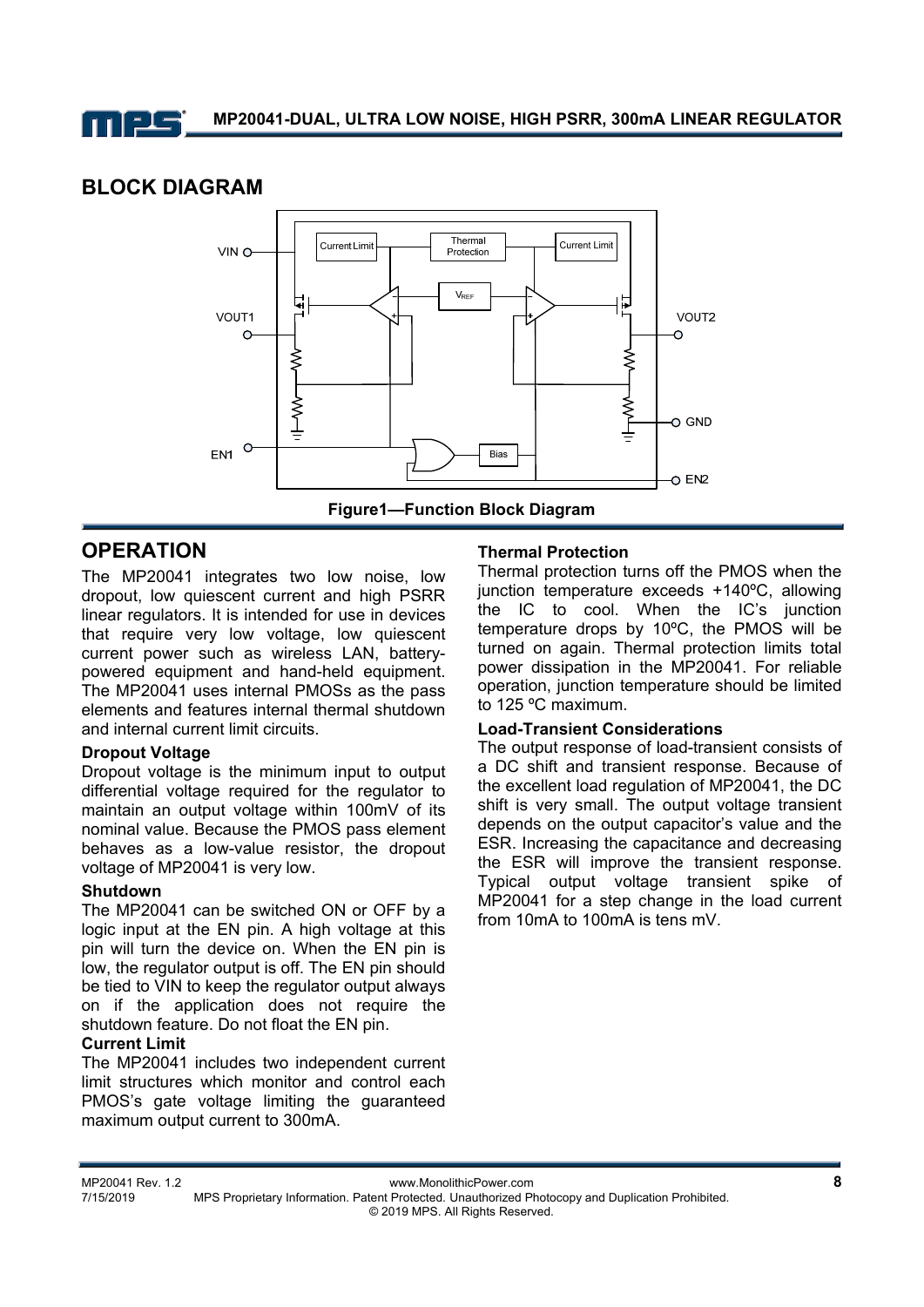

# **APPLICATION INFORMATION**

#### **Power Dissipation**

The power dissipation for any package depends on the thermal resistance of the case and circuit board, the temperature difference between the junction and ambient air, and the rate of airflow. The power dissipation across the device can be represented by the equation:

$$
P = (V_{IN} - V_{OUT}) \times I_{OUT}
$$

The allowable power dissipation can be calculated using the following equation:

$$
P_{(MAX)} = (T_{Junction} - T_{Ambient}) / \theta_{JA}
$$

Where (T<sub>Junction</sub> - T<sub>Ambient</sub>) is the temperature difference between the junction and the surrounding environment,  $\theta_{JA}$  is the thermal resistance from the junction to the ambient environment. Connect the GND pin of MP20041 to ground using a large pad or ground plane helps to channel heat away.

#### **Input Capacitor Selection**

Using a capacitor whose value is >0.47µF on the MP20041 input and the amount of capacitance can be increased without limit. Larger values will help improve line transient response with the drawback of increased size. Ceramic capacitors are preferred, but tantalum capacitors may also suffice.

#### **Output Capacitor Selection**

The MP20041 is designed specifically to work with very low ESR ceramic output capacitor in space-saving and performance consideration. A ceramic capacitor in the range of 0.47µF and 10µF, and with ESR lower than 1.2Ω is suitable for the MP20041 application circuit. Output capacitor of larger values will help to improve load transient response and reduce noise with the drawback of increased size.





#### **Reverse Current Path**

The PMOS used in the MP20041 has an inherent diode connected between input and output (see Figure3). If  $V_{\text{OUT}}$  -  $V_{\text{IN}}$  is more than a diode-drop, this diode gets forward biased and starts to conduct. To avoid misoperation, an external Schottky connected in parallel with the internal parasitic diode prevents it from being turned on by limiting the voltage drop across it to about 0.3V (see Figure 4).



#### **Figure 3—Inherent Diode Connected between Each Regulator Input and Output**



**Figure 4—External Schottky Diode Connected in Parallel with the Internal Parasitic Diode**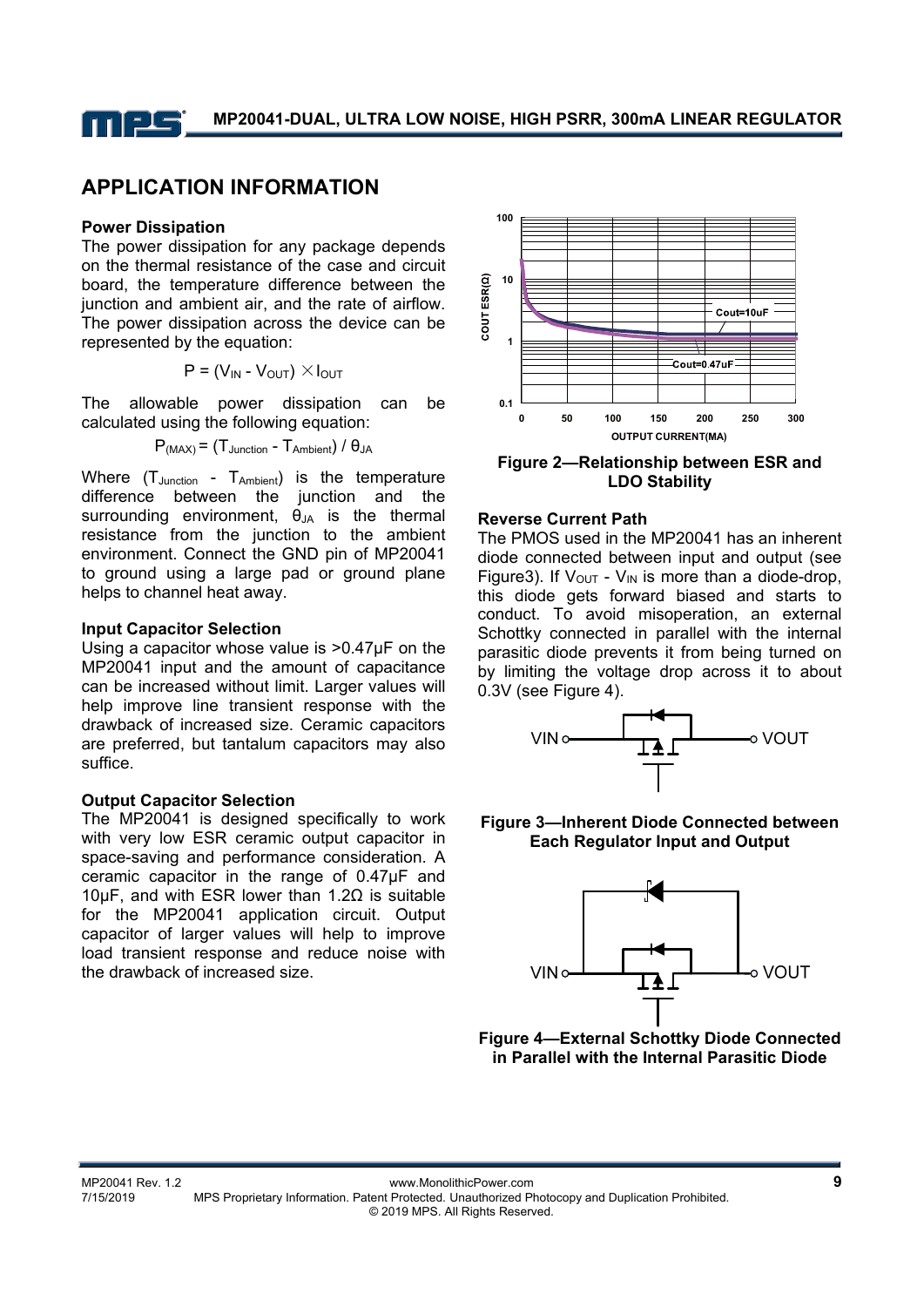

#### **PCB layout guide**

PCB layout is very important to achieve good regulation, ripple rejection, transient response and thermal performance. It is highly recommended to duplicate EVB layout for optimum performance.

If change is necessary, please follow these guidelines and take figure 5 for reference.

- 1) Input and output bypass ceramic capacitors are suggested to be put close to the IN Pin and OUT Pin respectively.
- 2) Ensure all feedback connections are short and direct. Place the feedback resistors and compensation components as close to the chip as possible.
- 3) Connect IN, OUT and especially GND respectively to a large copper area to cool the chip to improve thermal performance and long-term reliability.



**Top Layer Figure 5—PCB Layout**